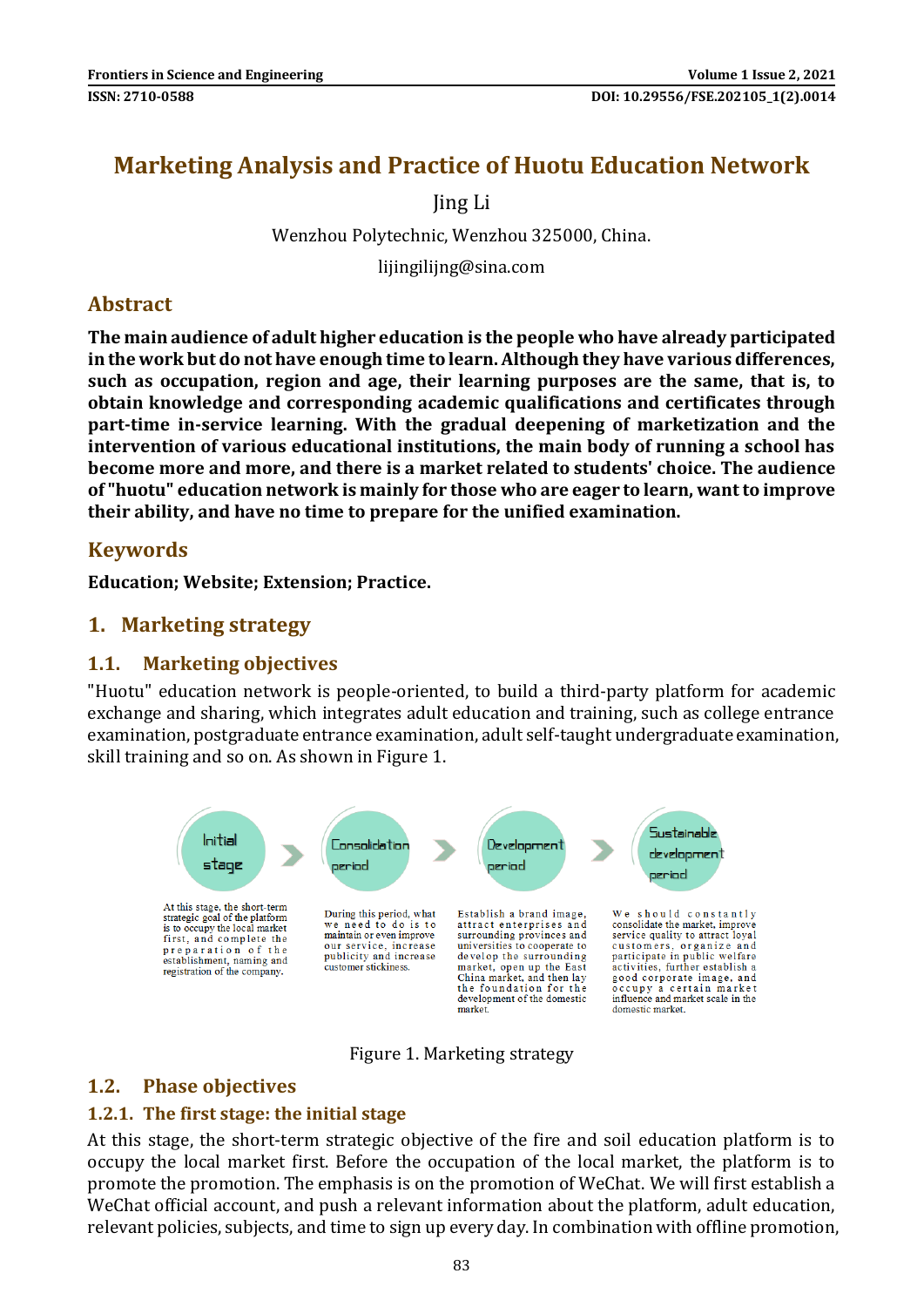we will have face-to-face talks with the person in charge of local colleges or universities, introduce the advantages of "huotu" education network, and try our best to persuade more schools and teachers to settle in the platform.

And complete the company's establishment, naming and registration and other aspects of the preparatory work. Rent office space, purchase office equipment, recruit professionals and train employees. Whenever and wherever possible, the official account of the website and WeChat public will be built. The functional forum will benefit by mutual discussion and exchange of information and learning. Large scale publicity with major media and newspapers to improve the visibility and influence of the platform. Establish their own brand image and accumulate intangible assets.

During this period, the team should establish a platform, steadily develop the company, find the needs of all kinds of customers in the operation, and further improve the website according to its suggestions. At the same time, we should increase publicity efforts to make the "huotu" education network platform deeply rooted in the hearts of the people. Our platform will fully tap the market space through user feedback and effective marketing means, occupy the main market share, and lay a good foundation for comprehensively opening up our company's industrial chain and one-stop service system.

At the same time, in the trial operation stage of the platform, an offline study room will be set up to meet the needs of people's daily offline learning and communication. In order to achieve the effect of promotion, the relevant information of the platform is put in the online study room.

#### **1.2.2. The second stage: consolidation period**

At this stage, the means of publicity and promotion have achieved results, and the traffic is growing day by day. Huotu education network has gained a certain popularity in Zhejiang market, developed a considerable number of members, and attracted some educational institutions and teachers to settle in.

During this period, we should maintain or even improve our services, insist on ensuring the interests of users, increase teaching resources, screen high-quality teachers, maintain the existing user groups, stimulate consumption, and continue to use various marketing strategies to promote our platform. The urban area where the platform is located should be properly planned, and class intelligent shared bookcases should be set up in cafes and educational institutions.

Continue to go deep into various communities in Zhejiang (especially the communities near colleges and universities) to carry out vigorous publicity, and show our high-quality teaching quality and educational resources to the public.

#### **1.2.3. The third stage: development period**

At this stage, other people may imitate our business model and implement a new industry model. Therefore, we need to import CIS (enterprise identification system) to establish our brand image, attract enterprises to cooperate with surrounding provinces and universities to develop the surrounding market, so as to lay the foundation for developing the domestic market.

The market area for this stage: East China. Opening up the market in East China is a sign of our entry into the national market (according to Baidu Index, the search geographical distribution of "College Upgraded", "postgraduate entrance examination", "skill training" is mainly concentrated in East China, which is the most economically and culturally developed area with a large number of well-known universities).

Before entering the East China market, our team will first conduct field visits to determine whether to enter the market. We will first choose the small competitive market to enter, accumulate strength in all aspects, and then reasonably compete with competitors, rather than directly compete with competitors.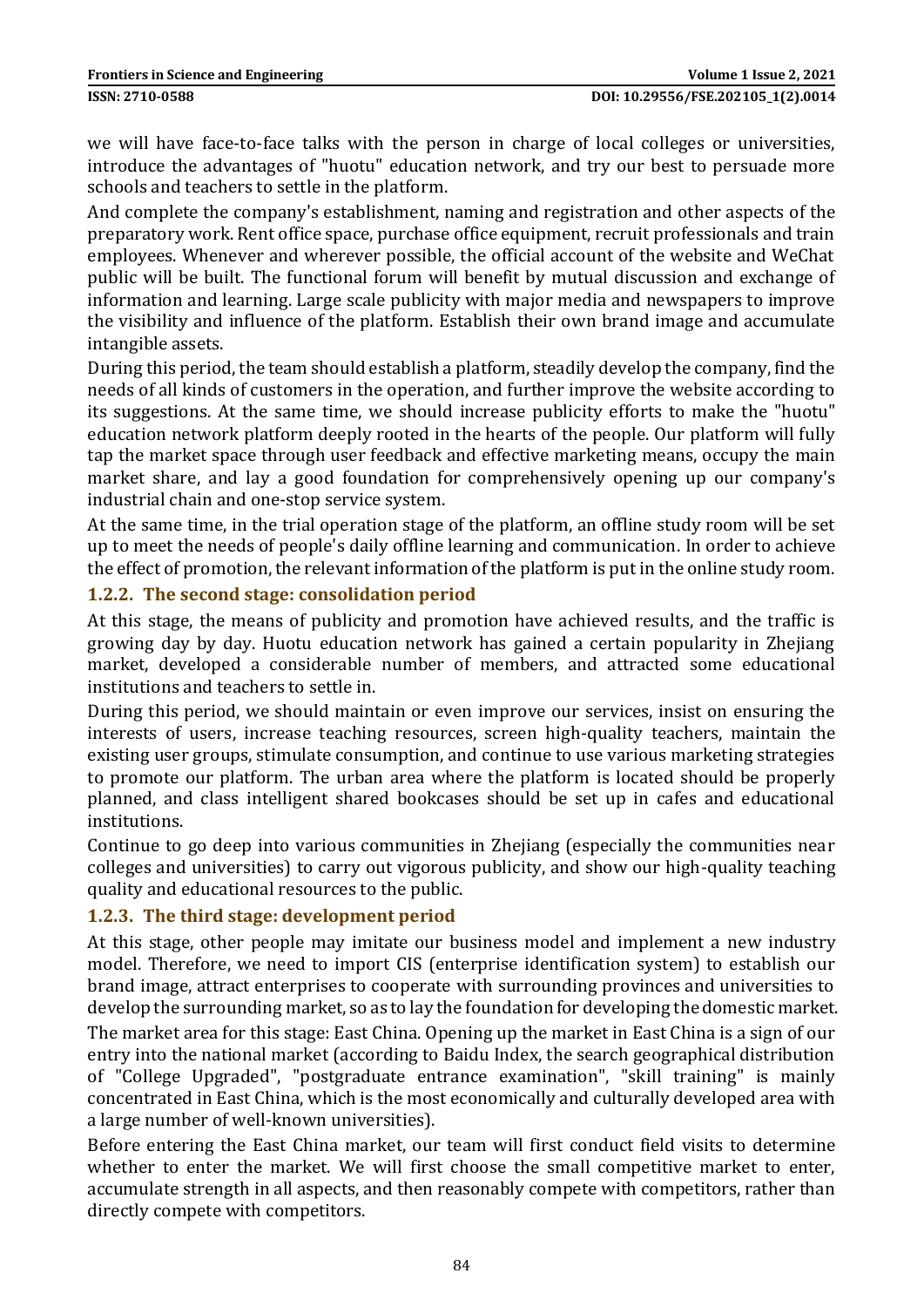During this period, our main task is to attract large enterprises in East China to sign cooperation with our company and offer advertising space (most of the re education users want to improve their education level and solve the employment problem). Strengthen product brand, increase communication with users, so that more potential users become loyal users, in the fierce competition in the education industry to really stand firm and grow.

#### **1.2.4. The fourth stage: sustainable development period**

At this stage, the number of users increases, the brand has started, and it is in the state of return on investment. We should make full use of the advantages of this stage and extend the "huotu" education network to all provinces and cities in China.

At this stage, what we need to do is to improve the original operation mode of the platform in combination with the needs of national development, formulate personalized learning according to the learning situation of each student, realize the sustainable development of the platform, constantly consolidate the market, improve service quality to attract loyal customers, and organize and participate in public welfare activities (for example, organizing old book donation, poor students' 1 yuan book collection, etc.) To further establish a good corporate image. Further expand the company's business scope and platform trading profit way, and occupy a certain market share in various provinces and cities in China.

### **2. Positioning of "huotu" Education Network**

In recent years, the rapid development of China's education and training industry has also given birth to the development and growth of the education and training market. Due to the low threshold of training market access and rich profits, it has attracted many investors. However, because some training institutions don't understand the education and training market, they can't choose the target market correctly, and they can't position the market accurately, so they are defeated in the competition. Therefore, we must pay attention to target market selection and market positioning.

#### **2.1. Target market**

We take the consumers who pursue the promotion of academic qualifications, have Internet thinking, want to improve professional skills and have a certain source of income as the main target customers of "huotu" education network, and take the college students who have no idea of continuing education as potential target customers.

The market positioning of "huotu" education network is to provide a one-stop platform of online and offline education and training for consumer groups nationwide, such as college students pursuing high education background and employees seeking to improve their vocational skills" The most important thing of "huotu" education network is the high-quality teaching resources and huge customer groups. It provides a good learning atmosphere for users by giving certain preferential treatment to the students in Colleges and universities, combined with offline study rooms.

#### **2.2. Market segmentation**

Each consumer group is a market segment, and each market segment is composed of consumers with the same needs and desires. Market segmentation is mainly based on geographical segmentation, population segmentation, psychological segmentation and behavior segmentation to divide the target market, in order to achieve the marketing objectives of enterprises. The market segmentation of our project is mainly based on geography and population.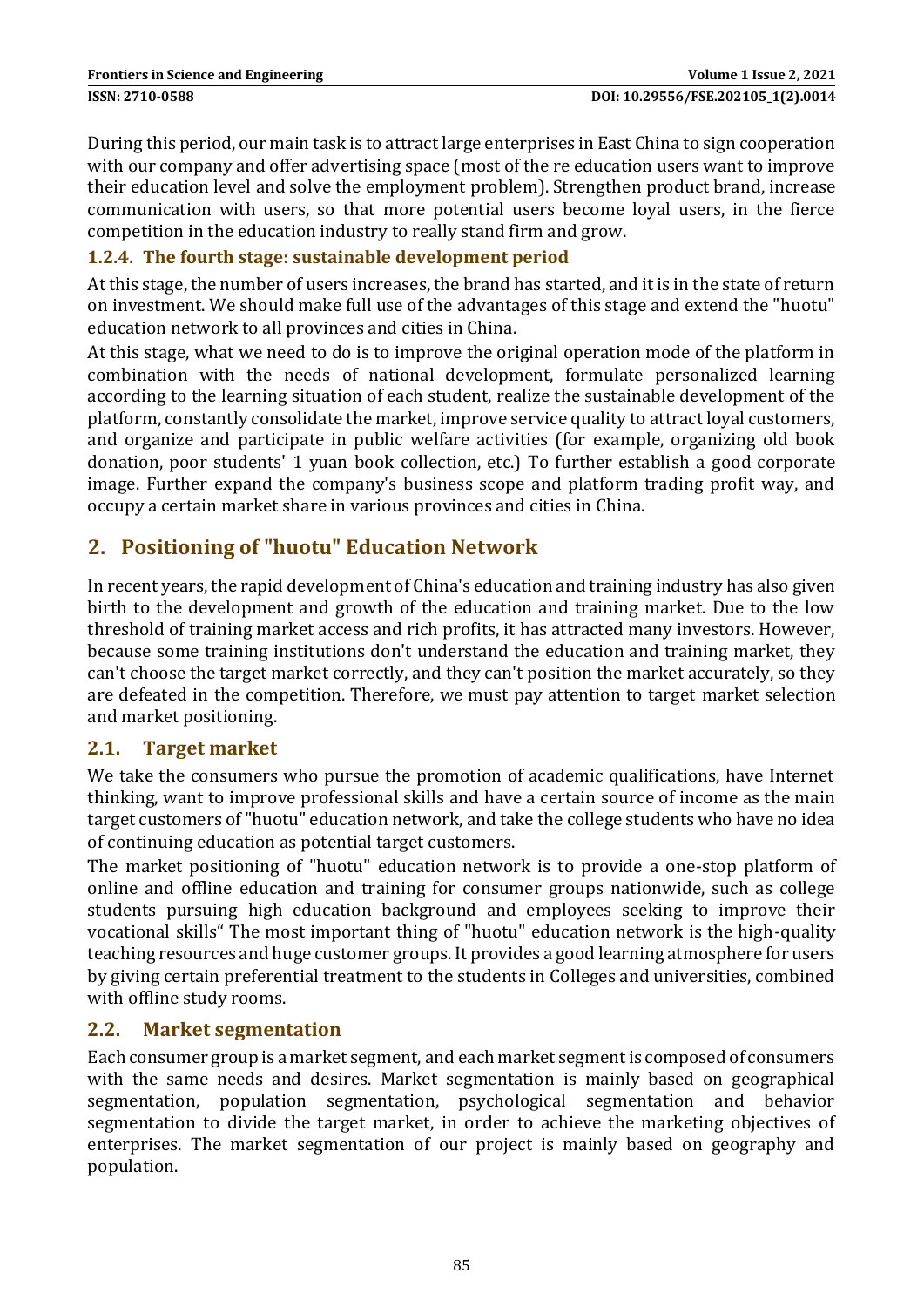#### **2.2.1. Geographical subdivision -- regional factors**

The project can carry out marketing activities in multiple geographical regions. According to Baidu Index, the main market of our project is concentrated in East China, which has superior natural environment, rich natural resources, developed commodity production and complete industrial categories. It is the economic zone with the highest comprehensive technology level in China, and also the most developed economic and cultural region in China. It is followed up by North China, central China, South China and South China As shown in Figure 2, South China is marching forward.



Figure 2. Distribution



Figure 3. Age distribution

### **2.2.2. Population segmentation --Age factor**

According to Baidu Index, the age of adult education consumers is mainly concentrated in 20- 29 and 30-39 years old groups.

a. 20-29 years old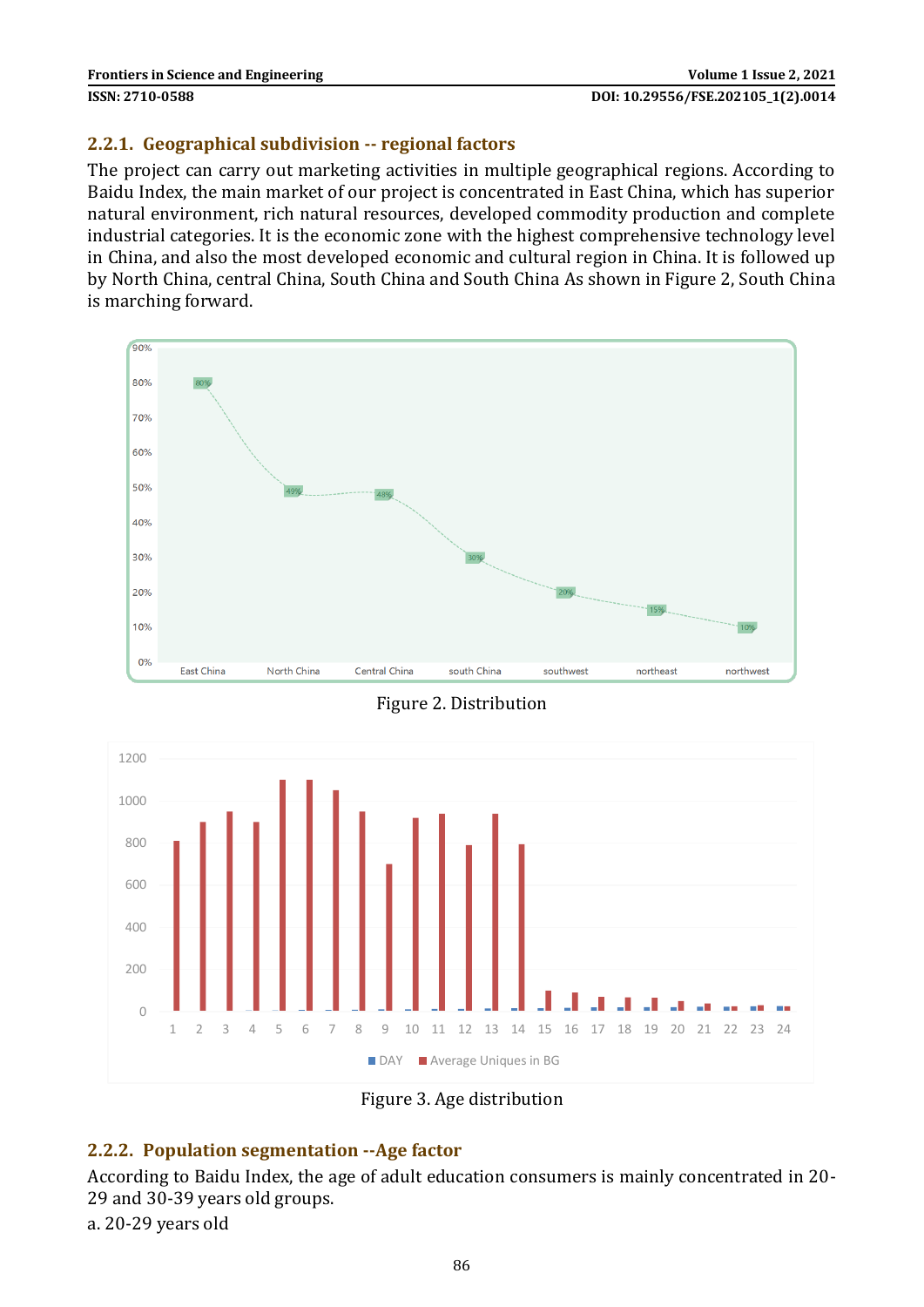They are active in thinking, in pursuit of fashion, and full of hope for the future. They have just established an economy and are in a period of social role transformation. They pursue the promotion of academic qualifications and professional skills training. They are very curious about the application of VR technology and dare to try it. Most of them haven't got a family yet. They have little burden from their families. They even have a family to help them.

b. 30-39 years old

Young people of this age stage begin to enter a major turning point in their life. In the process of consumption, they not only have the consumption characteristics of ordinary young people, but also have the particularity of this age stage. At this stage, people's career is gradually stable, and their income is also very considerable. They have sufficient funds to support themselves to improve their education and professional skills, as shown in Figure 3.

#### **2.2.3. Occupational factors**

According to market research, we can focus the target market on students and employees by occupation.

The student party has plenty of time to enrich itself. Although this group has no income, most of them have a wealthy parent, so they are not poor in money. At the same time, they have a broad vision, and their access to information and knowledge is amazing. Generally speaking, they are closer to the group with high social status in terms of concept, openness and potential value.

Workplace staff work stably and have a certain income, but lack of free time. Their thinking is relatively mature and they pay attention to learning effectiveness.

### **3. Customer relationship management**

The operation of "huotu" education network platform is centered around customers, and the acquisition of customers' needs is the key to the operation.

#### **3.1. Customer relationship building**

"Huotu" education network will set up experienced and skilled staff team in the main market to be specially responsible for the establishment and maintenance of customer relationship. Appropriately increase the scale of human resources, and under the conditions of the company's personnel system, build a more reasonable employment and assessment system of customer relationship management personnel, and recruit a group of talents with rich work experience to join the team.

The official account should distribute the "fire and earth" education network through the Internet, the public attention to the public address, distribute leaflets and put billboards, and so on, so that people can become a customer of the platform through in-depth understanding of the "fire and earth" education network, and use the data base technology to collect comprehensive data of existing customers and potential customers.

They should not only master the working knowledge and technology skillfully, but also understand the knowledge of customer relationship management. In the face of problems such as the establishment of customer relationship, we can consult relevant experts in time" The "huotu" education network platform will strengthen staff training and management, and continuously develop new customers for the platform.

#### **3.2. Measures to maintain good relationship with customers**

Customer return visit: often communicate with customers by telephone, e-mail and private chat on the platform of "huotu" education network, so as to maintain a good relationship; Activity reminder: timely inform customers when the platform carries out preferential activities; To convey wishes: to express Festival (birthday) blessings and give small gifts to customers during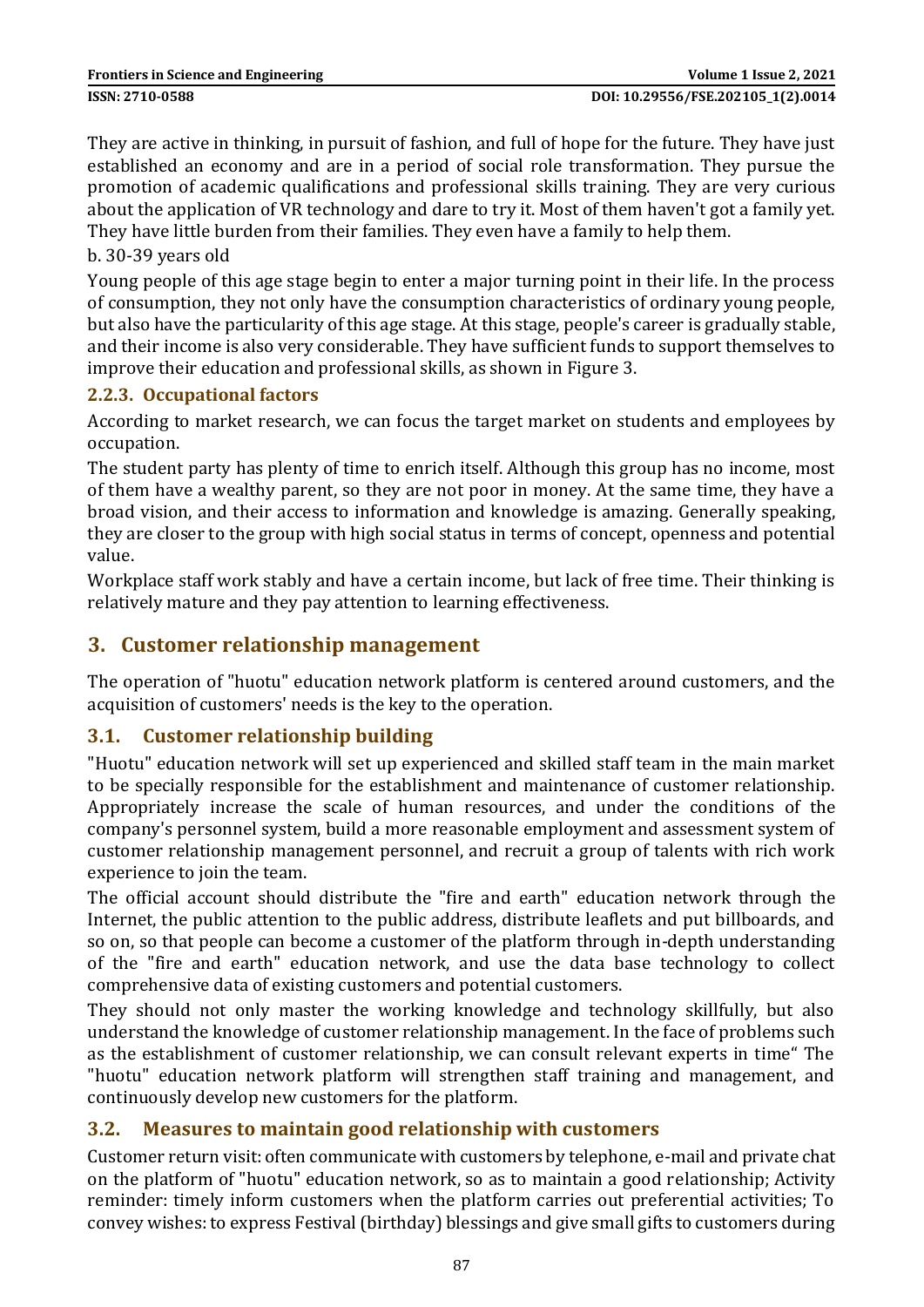national statutory holidays and on their birthdays; Customer relationship evaluation and hierarchical control: summarize and analyze the collected customer service information, grade customers according to the customer hierarchical management standards and evaluation results, and implement hierarchical maintenance and management for customers.

#### **3.3. User incentive mechanism**

#### **3.3.1. High frequency users**

Notice of class opening - push introduction of other course information - course discount activities (anti gold coin, full reduction) - repurchase

#### **3.3.2. If user**

Class opening notice - learning progress tracking - reason feedback - other course push preferential activity notice - long term attention

#### **3.3.3. Low frequency users**

Learning progress tracking - cause feedback - planning solutions - long term influence focus

#### **4. Economic environment**

In the "residents' income and consumption expenditure in the first half of 2019" released by the National Bureau of statistics, the per capita consumption expenditure on education, culture and entertainment is 1033 yuan, accounting for 10%, as shown in Figure 4.



Figure 4. Per capita consumption expenditure and its composition in the first half of 2019

As can be seen from the above data, with the arrival of China's goal of building a moderately prosperous society in an all-round way by 2020, the consumption structure of residents continues to optimize, and the consumption quality continues to improve. Education, culture and entertainment expenditure will increasingly become an important part of family consumption.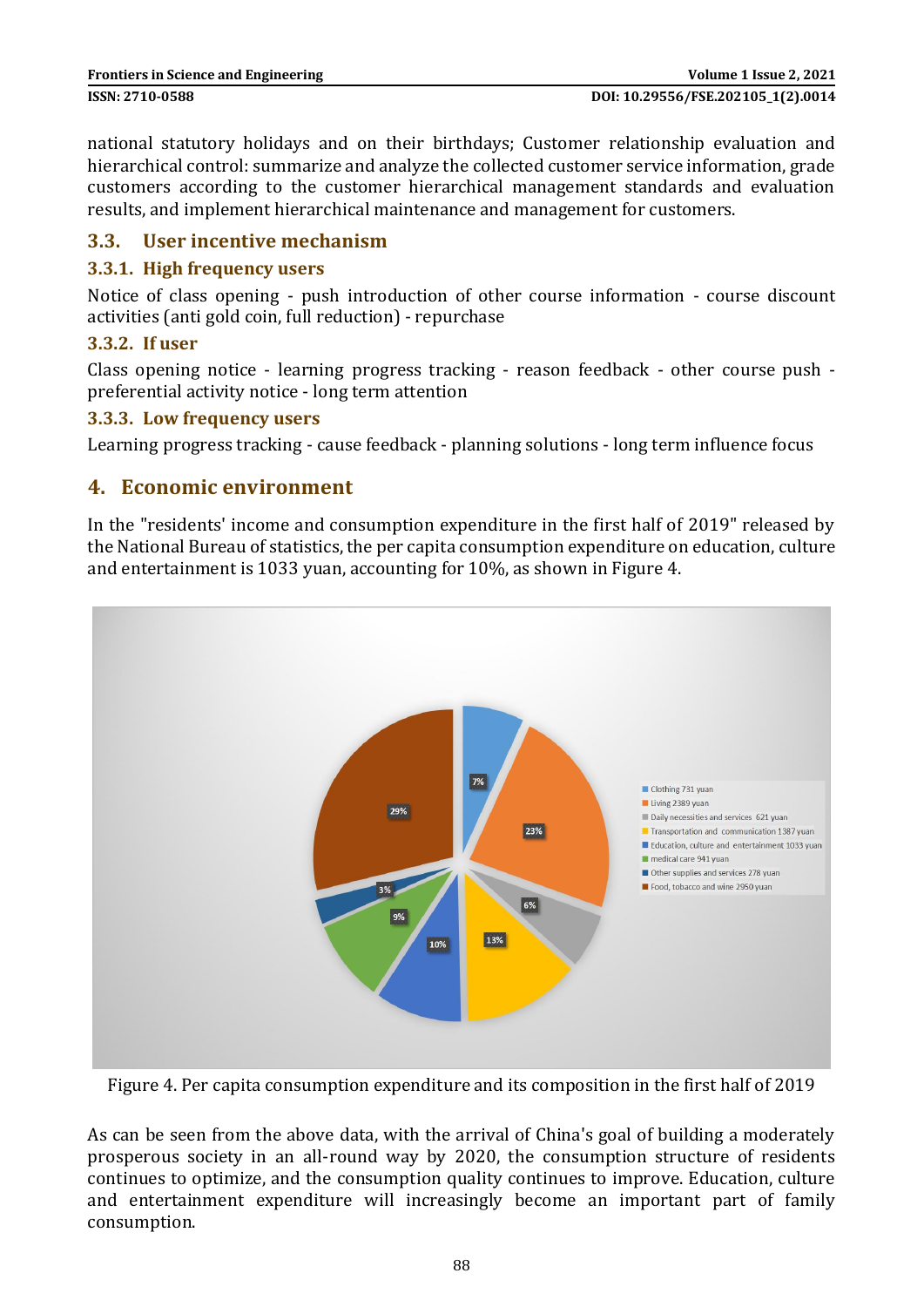## **5. Social and cultural environment**

With the expansion of enrollment in recent years, there are countless opportunities for upgrading. It can be predicted that the proportion of social undergraduate degree will further increase, which is a blow to the young people who only have high school and junior college.

In the 21st century, the social competition is more and more fierce, and the work requirements are higher and higher. Therefore, the level of education is particularly important, whether it is to meet the needs of the work, or to improve their personal cultural level. When you don't know or don't know your ability, education is the first standard of screening. 8.74 million college students will graduate in 2020. In this large group of 8.74 million, 211 university graduates account for about 3.11%, and 985 university graduates only account for about 1.66%. However, according to the analysis of boss direct employment on China's talent market, in the whitecollar employment market, employers generally require job seekers to graduate from 985 /211 double first-class universities, and to be a unified undergraduate. This shows that most employers in the selection of resume, undergraduate or above education requirements are basically the lowest.

### **6. Micro environment analysis**

### **6.1. Market demand analysis**

Since 2010, with the rapid development of the Internet, the education industry has been constantly reforming and evolving. Online education has become an important choice for students and office workers to improve themselves, as shown in Figure 5.



Figure 5. China's online education market size and forecast from 2012 to 2022

According to the data, in 2019, the scale of China's online education market will reach 322.57 billion yuan, with a year-on-year growth of 28.1%. It is expected that the growth rate of market scale will remain between 19-24% in the next three years. In 2019, the rapid development of quality education, online K12 class and higher education contributes to the promotion of online education scale. In addition, the main reasons for the continuous growth of online education